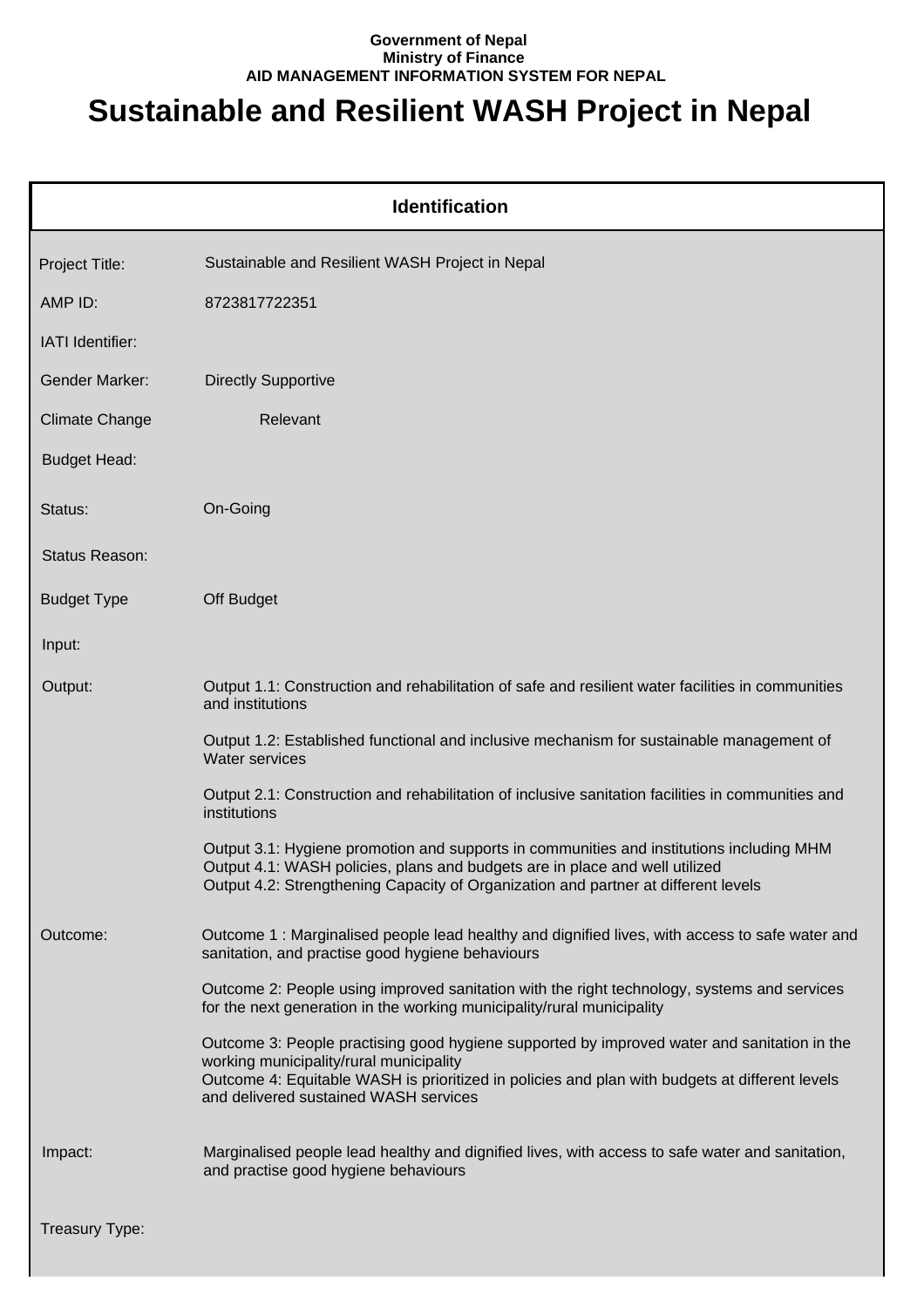## **Planning**

Date of Agreement 2020-01-31

Date of effectiveness

Proposed Start Date 2020-01-31

Actual Start Date

#### Planned Completion 2022-07-01 Date

| Location         |            |
|------------------|------------|
| Location         | Percentage |
| Rasuwa (Dhunche) | 8.0%       |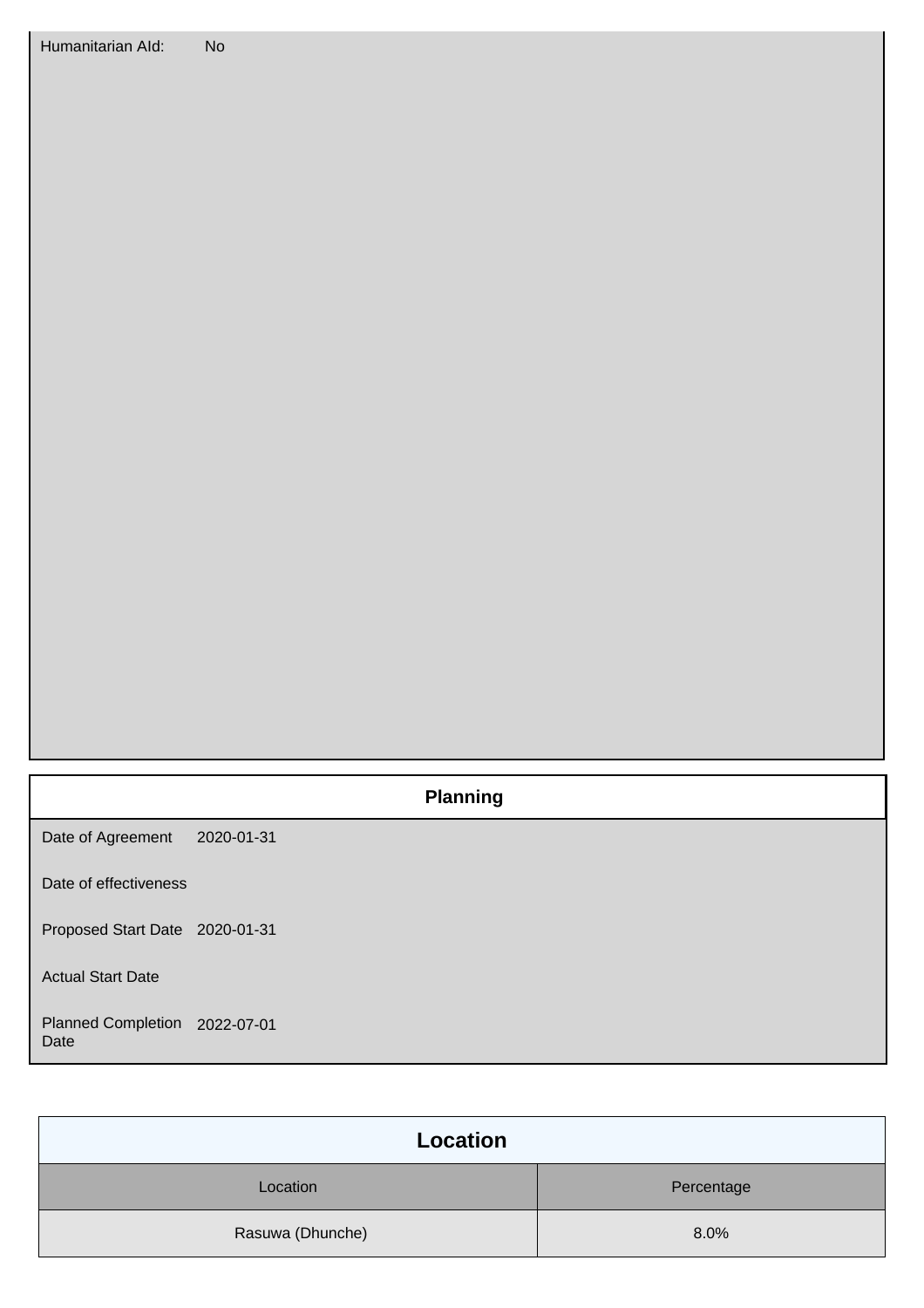| Location                   | Percentage |
|----------------------------|------------|
| Dholkha (Charikot)         | 17.0%      |
| Bardiya (Gulariya)         | 12.0%      |
| Siraha (Siraha)            | 21.0%      |
| Mugu (Gamgadhi)            | 13.0%      |
| Kavrepalanchok (Dhulikhel) | 10.0%      |
| Sarlahi (Malangwa)         | 10.0%      |
| Lalitpur (Patan)           | 4.0%       |
| Kathmandu (Kathmandu)      | 5.0%       |

| <b>National Plan</b>                                                                                   |            |
|--------------------------------------------------------------------------------------------------------|------------|
| Program                                                                                                | Percentage |
| [Drinking Water and Sanitation ] [Social Development Policy ] [National Development Plan]<br>$(NDP)$ ] | 100.0%     |

| <b>Sector</b>                                |            |
|----------------------------------------------|------------|
| Sector                                       | Percentage |
| Nepal Sector Classification HEALTH 0         | 25.0%      |
| Nepal Sector Classification DRINKING WATER 0 | 75.0%      |

| <b>Implementing/Executing Agency</b> |        |  |
|--------------------------------------|--------|--|
| <b>Implementing Agency</b>           |        |  |
| <b>Water Aid Nepal</b>               | 0.0%   |  |
| <b>Community Development Forum</b>   | 0.0%   |  |
| <b>Executing Agency</b>              |        |  |
| WaterAid UK                          | 100.0% |  |
| <b>Responsible Organization</b>      |        |  |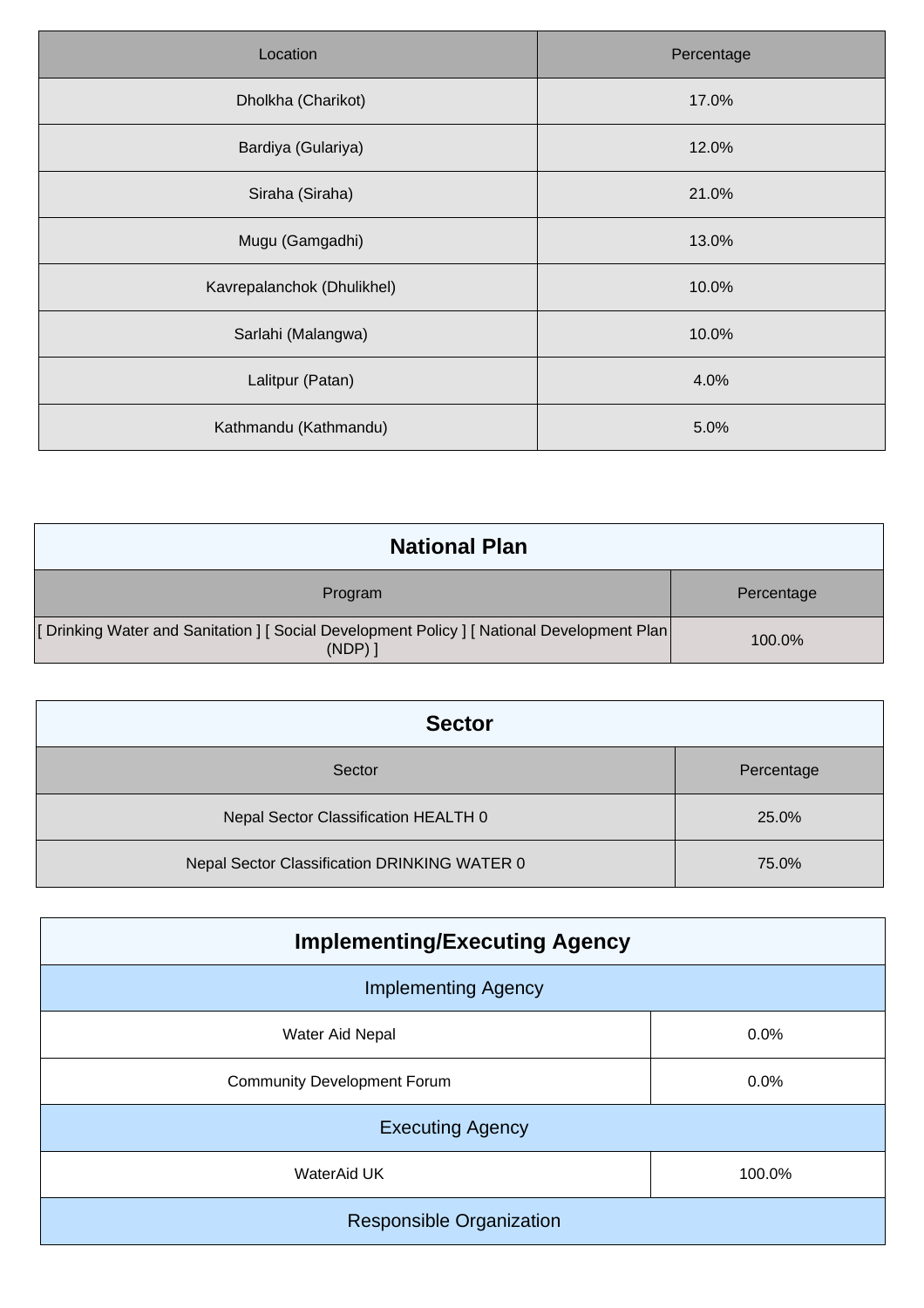| Ministry of Water Supply & Sewerage | 100.0% |
|-------------------------------------|--------|
| Donor                               |        |
| Water Aid Nepal                     | 0.0%   |

| <b>Funding</b>             |                       |                       |                               |            |                     |
|----------------------------|-----------------------|-----------------------|-------------------------------|------------|---------------------|
| Transaction<br>Date        | Type of<br>Assistance | Mode of<br>Payment    | Post Earthquake<br>Assistance | Commitment | <b>Disbursement</b> |
|                            |                       |                       | <b>Water Aid Nepal</b>        |            |                     |
|                            |                       |                       | <b>Actual</b>                 |            |                     |
| 4/1/2020                   | <b>Grant Aid</b>      | <b>Direct Payment</b> | No                            | 681,823    | Ю                   |
| 6/30/2020                  | <b>Grant Aid</b>      | <b>Direct Payment</b> | No                            | Ю          | 10,310              |
| 12/31/2020                 | <b>Grant Aid</b>      | <b>Direct Payment</b> | No                            | 10         | 294,168             |
| 6/30/2021                  | <b>Grant Aid</b>      | <b>Direct Payment</b> | No                            | 0          | 127,621             |
| 1/31/2020                  | <b>Grant Aid</b>      | <b>Direct Payment</b> | No                            | 1,547,656  | Ю                   |
| 6/30/2020                  | <b>Grant Aid</b>      | <b>Direct Payment</b> | No                            | 10         | 1,331,023           |
| 12/31/2020                 | <b>Grant Aid</b>      | <b>Direct Payment</b> | No                            | 10         | 291,346             |
| 1/31/2021                  | <b>Grant Aid</b>      | <b>Direct Payment</b> | No                            | 4,036,208  | n                   |
| 6/30/2021                  | <b>Grant Aid</b>      | <b>Direct Payment</b> | No                            | Ю          | 292,670             |
| <b>Total</b>               |                       |                       | 6,265,684                     | 2,347,137  |                     |
| Total (Water Aid Nepal)    |                       |                       | 6,265,684                     | 2,347,137  |                     |
| <b>UNDISBURSED BALANCE</b> |                       | 3,918,547             |                               |            |                     |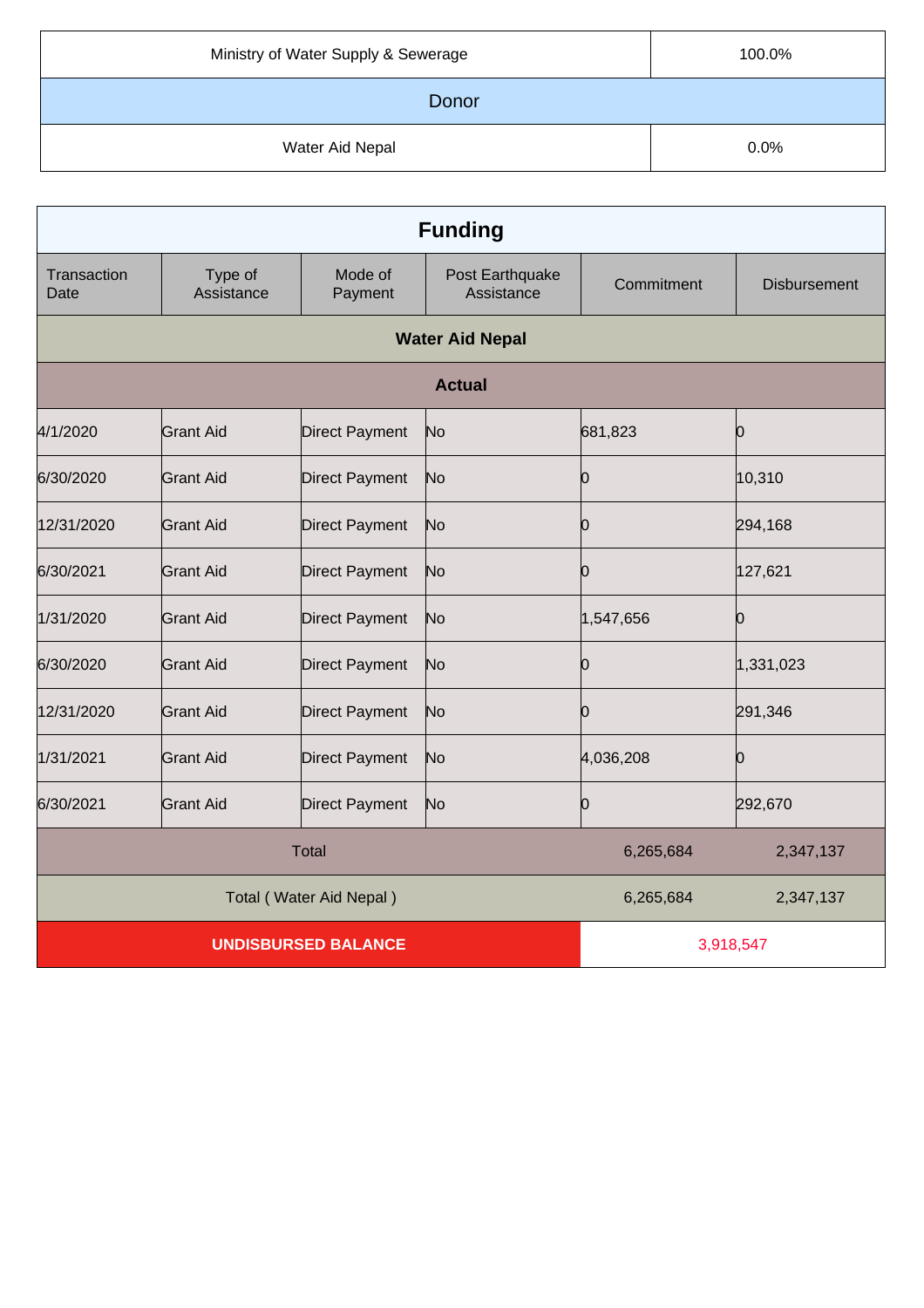## **Progress Achieved**

Progress Achieved:

Key Problems:

Steps Taken to Solve Problems:

| <b>Funding Information</b>        |             |  |
|-----------------------------------|-------------|--|
| <b>Total Actual Commitment</b>    | 6,265,686   |  |
| <b>Total Planned Commitment</b>   | $\mathbf 0$ |  |
| <b>Total Actual Disbursement</b>  | 2,347,139   |  |
| <b>Total Planned Disbursement</b> | $\mathbf 0$ |  |
|                                   |             |  |